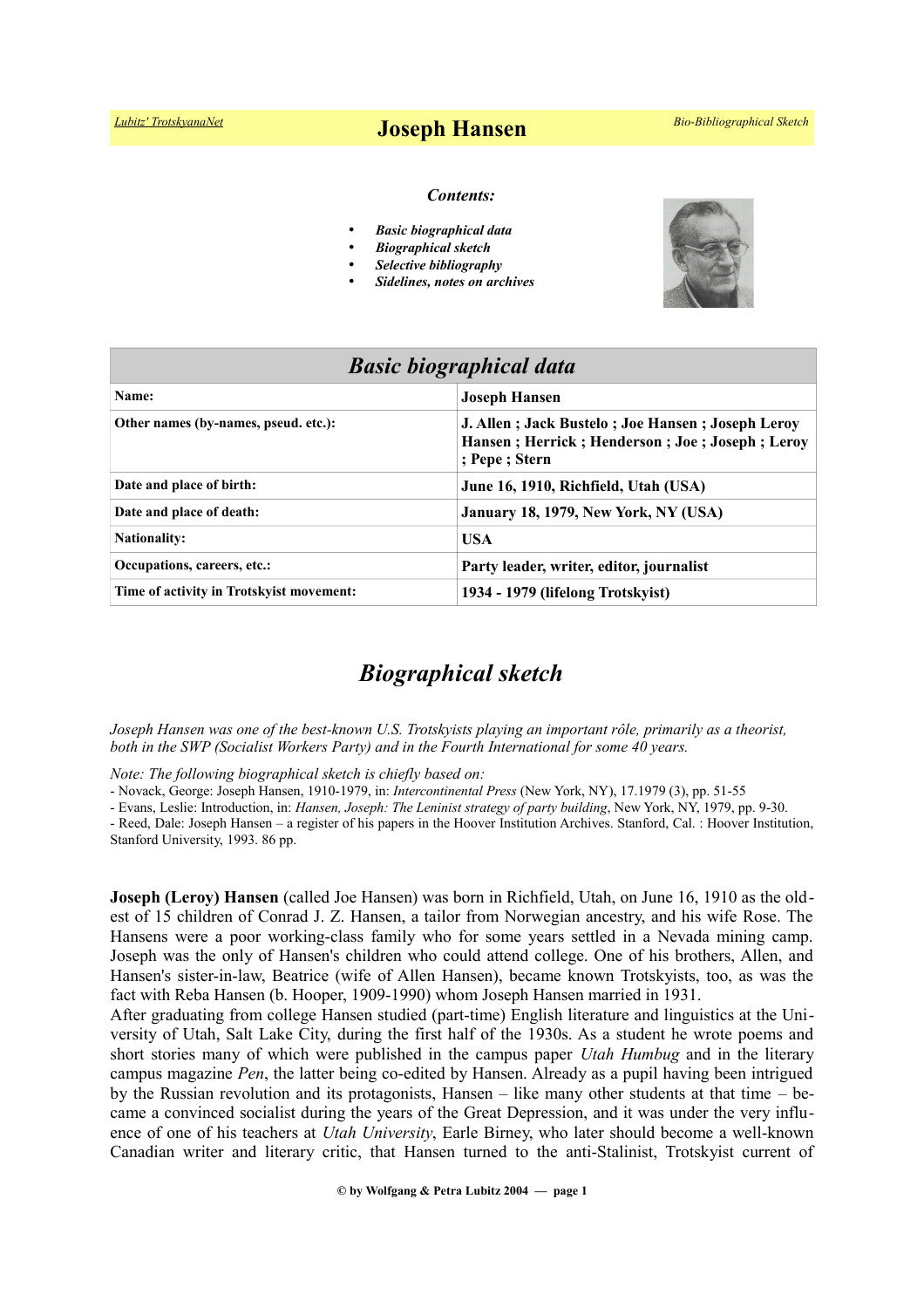socialism. Consequently he joined the ranks of the *CLA (Communist League of America)*, the then American Trotskyist party, co-founded and led by James P. Cannon, and remained an extraordinary active, devoted and faithful Trotskyist for some 45 years until his death.

Before graduating Hansen became a party worker and trade union activist. Moving from Salt Lake City to San Francisco, Cal., in 1936 he functioned as associate editor and staff writer of *The Voice of the Federation*, the organ of the *Maritime Federation of the Pacific*, a league formed by various maritime unions of the West coast. At the same time he also began to contribute articles to *Labor Action*, an entryist Trotskyist paper issued by James P. Cannon during the phase when most of the American Trotskyists joined Norman Thomas' *Socialist Party*. In those days Hansen belonged to a group within the ranks of the American Trotskyists that was inspired and influenced by Martin [Abern,](http://www.trotskyana.net/Trotskyists/Bio-Bibliographies/bio-bibl_abern.pdf) together with Max [Shachtman](http://www.trotskyana.net/Trotskyists/Bio-Bibliographies/bio-bibl_shachtman.pdf)<sup>[1](#page-1-0)</sup> and James P. [Cannon](http://www.trotskyana.net/Trotskyists/Bio-Bibliographies/bio-bibl_cannon.pdf) one of the founding fathers of American Trotskyism, who had certain reservations about the latter's leadership; it was only in the 1940s that Hansen became a close collaborator of Cannon, the national secretary of the *SWP*, and one of his steadiest and most reliable friends.

The years 1937-1940 perhaps were the most decisive years of Hansen's maturing as a revolutionary politician: on behalf of the party leadership Joseph Hansen and his wife Reba went to Mexico in September 1937, and with only some short interruptions Hansen for the next three years served as Trotsky's secretary and guard at Coyoacán, the last station of the great Russian revolutionary's final exile<sup>[2](#page-1-1)</sup>. This period of Hansen's life is well documented; there are not only some remarkable articles fromhis own pen about the life and work with Trotsky<sup>3</sup> as well as about the May 1940 assault on his life and about his assassination in August that year, but also several reminiscences of Trotsky written byother persons – e.g. by Jean Van Heijenoort<sup>4</sup> – which are containing some informations about Hansen's activities and character, too. Trotsky preferred 'Joe' as chauffeur and felt closer to coolheaded Joseph Hansen than to any other of the young American Trotskyists who served him as secretaries or assisted with the Coyoacán household. It should be mentioned here that it was Hansen who in the late afternoon of August 20, 1940 helped to pin Ramón Mercader, the Trotsky assassin, to the floor until support arrived and that it was Hansen, too, to whom wounded Trotsky dictated his very last message before falling into coma and dying.

Hansen regarded the years with Trotsky as an extraordinary training and – as George Novack later wrote in an obituary – tried to pattern his own political conduct and working habits upon those of his teacher and example, Leon Trotsky. It goes without saying that Hansen in the years to come could make moral profit from the very fact that he had been a close collaborator of the *'Old Man'* for three years.

In the early 1940s Hansen earned his money as a merchant seaman and took responsibility for the party's maritime union work before joining in New York City the full-time staff of the *SWP (Socialist Workers Party*), as the American Trotskyists called their party since 1938, charged primarily with editorial, journalistic and educational responsibilities. Being an elected member of *SWP's National Committee* (from 1940-1975) and serving for many years on its *Political Committee*, too, he was one of *SWP's* main leaders and became one of its chief theoreticians and spokesmen. In 1946 he ran as candidate for U.S. Senator from New York on the *SWP* ticket. Trained at shorthand and being an extremely exacting editor and a paragon of industriousness, he became member of the editorial board (and in 1954 and from 1959-1967 editor-in-chief) of the party's weekly newspaper *The Militant*, as well as from 1955 to 1959 editor of the party's theoretical magazine *International Socialist Review*. In the just-mentioned journals as well as in various internal bulletins and other party publications nu-

<span id="page-1-2"></span><span id="page-1-1"></span><span id="page-1-0"></span><sup>1)</sup> Both Abern and Shachtman left the SWP in 1940.

<sup>2)</sup> Joseph Hansen served as secretary to Trotsky three times: from Oct. 1, 1937 to January 15, 1939, then from October 1939 until January 1940 and eventually from June to August 1940.

<sup>3)</sup> The most interesting of those recollections and narratives are: With Trotsky to the end, in: *Fourth International* (New York, NY), 1.1940 (Oct.), pp. 115-123 [repr. and transl. in various sources] ; The attempted assassination of Leon Trotsky*,* in: *ibid.*, 1.1940 (Aug.), pp. 85-90 [repr. and transl. in various sources] ; Trotsky in Coyoacán, in: *International Socialist Review* (New York, NY), 31.1970 (3), pp. 34-38.

<span id="page-1-3"></span><sup>4)</sup> Van Heijenoort, Jean: With Trotsky in exile : from Prinkipo to Coyoacán, Cambridge, Mass., 1978 [originally publ. in French].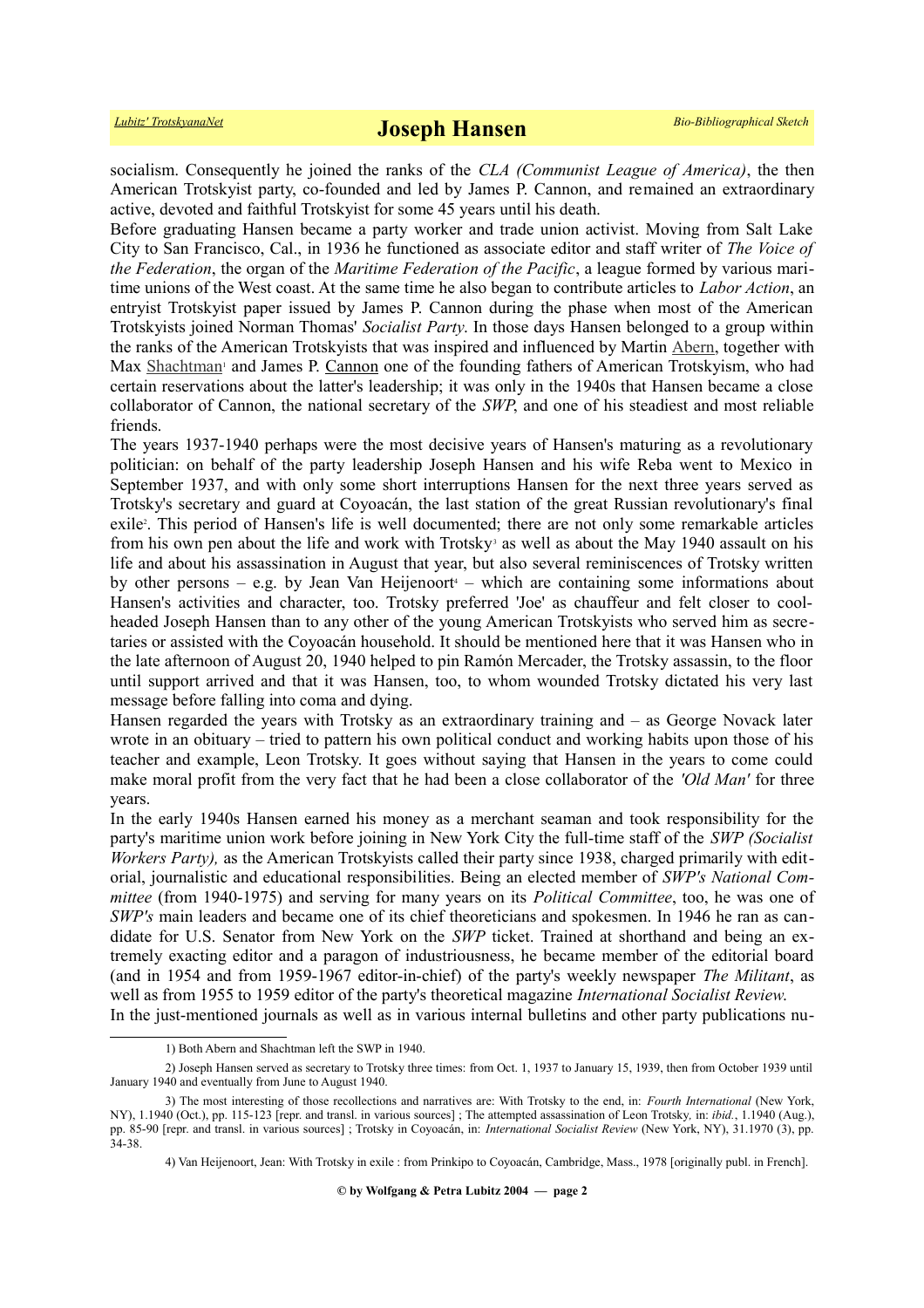merous articles, analyses and reports from Hansen's pen appeared, and many resolutions, theses and other party documents were written, edited or drafted by him. Additionally, Hansen became author (or, co-author) of a considerable number of books and educational bulletins on subjects ranging from problems of inner-party life to topical international events and developments [see our bibliographical listings below]. Although in those years devoting his energies primarily to problems of U.S. politics, he always paid much attention, too, to the political and strategic debates as well as to the inner life of the *Fourth International*. Furthermore he taught classes at the *SWP*'s *Trotsky School*, chiefly on Marx's *Capital*.

During the 'dark years' of the 1950s – not favourable to the *SWP* in view of the [Cochran](http://www.trotskyana.net/Trotskyists/Bio-Bibliographies/bio-bibl_cochran.pdf) split 1953, the split in the *Fourth International* 1953/54, the McCarthyite anti-communist witch-hunt, the withdrawing of many comrades from politics, etc. – Hansen remained a tower of strength and never was disheartened or demoralized as were so many other militants.

In the late 1940s and during the 1950s Hansen emerged as a major contributor to the political programme of the *Fourth International* coping with many of the challenging theoretical problems which were arising after World War II such as for example the question of the class character of those Eastern European countries which were now under Soviet Union's control, the question of the Chinese revolution, the revolutions taking place in Algeria and last not least in Cuba – to mention only some of the crucial issues at stake. Particularly the Cuban revolution and its progress and development was reflec tedagain and again in Hansen's writings<sup>5</sup> who sought to grasp its implications to Marxist theory, e.g. in the context of the Trotskyist conception of a 'workers and farmers government' as a transitional instrument in the transformation of the state towards socialism. In the early 1960s Hansen together with *SWP* presidential candidate Farrell Dobbs visited Cuba and thereafter was engaged in launching *Fair Play for Cuba Committees* in the U.S. and Canada. For four months he travelled Latin America in 1961/62.

It was only in January 1961 that Hansen was able to obtain his right to a passport and to travel abroad in order to participate in Trotskyist international conferences and to directly discuss the political views of the *SWP* with the European or Asian Trotskyists. In the context of his continuing studies of the Cuban revolution and its implications, Hansen came to the conclusion that the 1953/54 split of the *Fourth International* had become obsolete in the meanwhile; thus in the early 1960s he became the main *SWP* representative promoting the re-unification of the two main Trotskyist factions, the *International Secretariat* and the *International Committee* both having emerged from the 1953/54 split of the *Fourth International*. Hansen drafted some of the main documents providing the platform on which unification eventually was achieved at a  $7<sup>th</sup>$  world congress (called re-unification congress) of the Fourth International held in 196[3](#page-2-1)<sup>6</sup> in which he participated as one of the U.S. delegates. He must be considered the main architect or promoter of the re-unification, and from 1963 until his death he functioned as one of the top leaders and furthermore as one of the most influential theoreticians of the re-unitedFourth International (United Secretariat). He was a fraternal member<sup>7</sup> of the United Secretariat from 1963 until his death.

From 1962-1965 Hansen spent some 3 years in Europe, functioning as the *SWP* representative in Europe, based in Paris. There in 1963 he launched a new journal, *World Outlook* (with French parallel title *Perspective mondiale*), which from volume 6, no. 17 (May 1968) was renamed *Intercontinental*

<span id="page-2-0"></span><sup>5)</sup> See for example his books: *Dynamics of the Cuban revolution. - New York, NY : Pathfinder Pr., 1978. - 393 pp.* and *The workers' and farmers' government. - New York, NY : Nat. Education Dept., Socialist Workers Party, 1974. - 64 pp. - (Education for socialists)*

<span id="page-2-1"></span><sup>6)</sup> However, the orientation towards re-unification was not at all shared by everyone within the two factions of the *Fourth International* existing since 1953/54; thus some tendencies within both the *International Secretariat* and the *International Committee* decidedly refused re-unification and preferred to divorce from the respective international body short before or after the  $5<sup>th</sup>$  (unification) world congress which took place in 1963 and which established the *United Secretariat* as the post-split day-to-day leadership. Thus the tendencies led by J. Posadas, P. Lambert, G. [Healy](http://www.trotskyana.net/Trotskyists/Bio-Bibliographies/bio-bibl_healy.pdf) and M. [Pablo,](http://www.trotskyana.net/Trotskyists/Bio-Bibliographies/bio-bibl_pablo.pdf) respectively, launched separate international bodies, namely the *International Committee of the Fourth International* (Healy, Lambert), the *Fourth International - International Secretariat* (Posadas), *Revolutionary Marxist Tendency of the Fourth International* (Pablo).

<span id="page-2-2"></span><sup>7)</sup> Officially and for legal reasons the *SWP* had to remain unaffiliated pursuant to the notorious *Voorhis Act*, passed by U.S. Congress in 1940.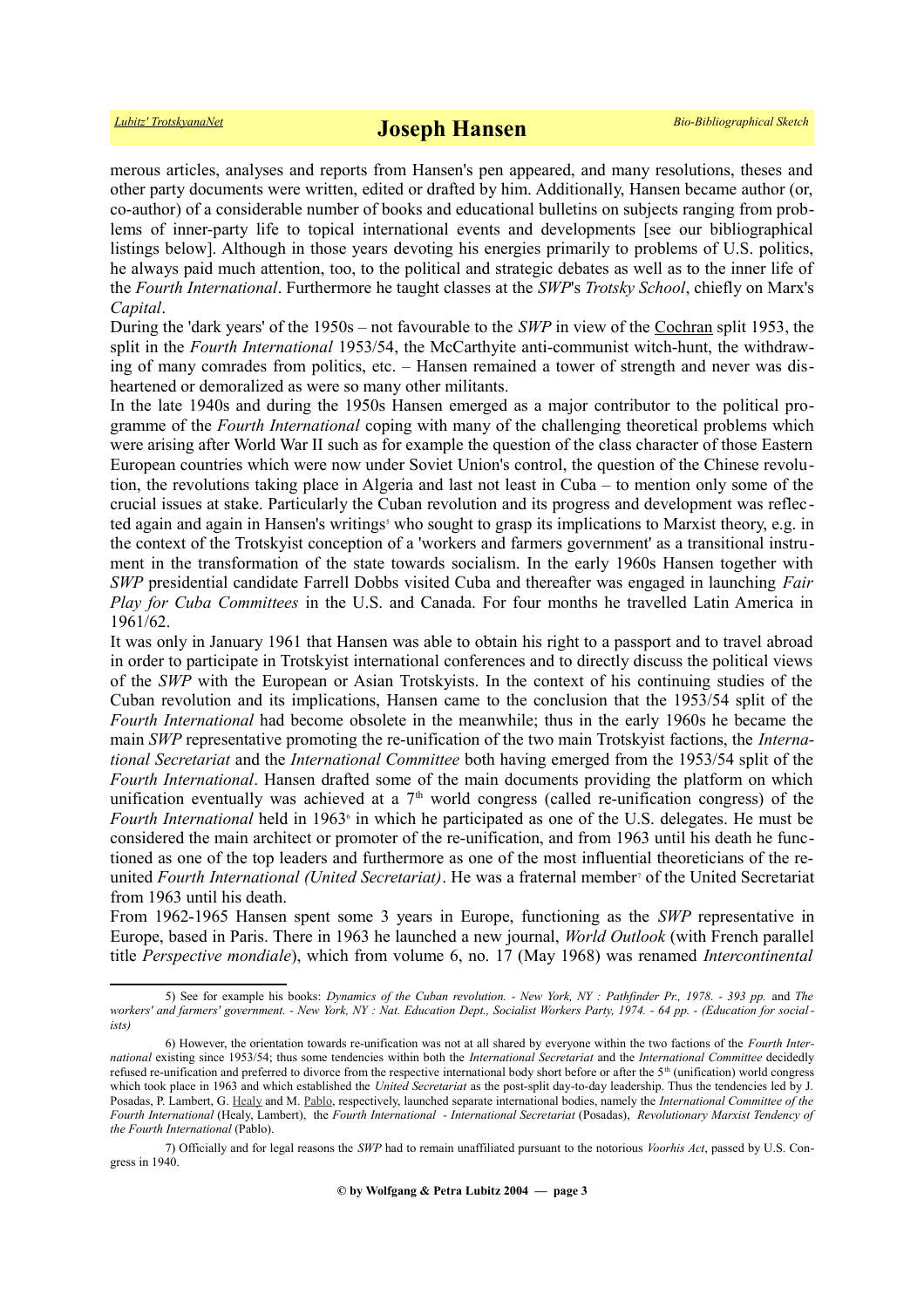Press (IP)<sup>8</sup>[.](#page-3-0) It was edited by Hansen until his death, assisted by his wife Reba and by Pierre [Frank](http://www.trotskyana.net/Trotskyists/Bio-Bibliographies/bio-bibl_frank.pdf) and soon became a very 'institution', with an exceptionally high technical standard and high editorial as well as political quality. It was disseminated internationally and considered correctly as the veritable front and mouthpiece of the *United Secretariat of the Fourth International*, aiming primarily at its cadres, militants and sympathizers all over the world in order to provide them with a topical news service as well as with background analyses and theoretical articles shaping an orientation with regard to international developments and activities. Almost all leaders and theoreticians of the Trotskyist mainstream of all continents contributed to *World Outlook / Intercontinental Press* which of course was reflecting to a certain degree, too, the lively political, theoretical and tactical controversies taking place within the ranks of the *Fourth International*. In 1966 Hansen and his wife returned to New York transferring the publication of *World Outlook* there, too.

From 1969, when some major differences within the *United Secretariat of the Fourth International* arose, Joseph Hansen became the chief spokesman of the SWP-based *Leninist-Trotskyist Tendency (LTT)*[10](#page-3-2) opposing the European-based [Mandel-](http://www.trotskyana.net/Trotskyists/Ernest_Mandel/ernest_mandel.html)[Maitan](http://www.trotskyana.net/Trotskyists/Bio-Bibliographies/bio-bibl_maitan.pdf)[-Frank](http://www.trotskyana.net/Trotskyists/Bio-Bibliographies/bio-bibl_frank.pdf) tendency which held the majority in the *International Executive Committee (IEC)*, the leading body of the *Fourth International*. It was not at least thanks to Joseph Hansen that those differences did not end in another split of the *Fourth International* but could be resolved at the end. Furthermore Hansen during the last years of his life was convinced of the necessity of furthering the unification process by seriously checking the possibilities of coming to terms with some of those currents of the international Trotskyist movement which could not have been won over to re-unification in 1963.

In 1967 Hansen participated as fraternal member of the *United Secretariat* of the *FI* and as reporter for *The Militant* in the famous OLAS<sup>[11](#page-3-3)</sup> conference held at Havana, Cuba. He was a participant and speaker at the 8<sup>th</sup> (1965), 9<sup>th</sup> (1969) and 10<sup>th</sup> (1974) world congresses of the *FI*, too.

In autumn 1975 Joseph Hansen together with another outstanding theoretician and veteran of U.S. Trotskyism, George [Novack,](http://www.trotskyana.net/Trotskyists/Bio-Bibliographies/bio-bibl_novack.pdf) became target of a long-standing monstrous, perfidious and shameless slander campaign initiated and engineered by Gerry [Healy,](http://www.trotskyana.net/Trotskyists/Bio-Bibliographies/bio-bibl_healy.pdf) the 'cult-leader' of the British *WRP (Workers Revolutionary Party)*[12](#page-3-4). This campaign of Healy's group and a handful of Healyist offshoots outside Britain (e.g. *Workers League*, USA) culminated in the accusation of Hansen and Novack having been accomplices of the GPU (NKVD) as well as of the FBI and having been deeply involved in a conspiration aiming at Trotsky's assassination in 1940. Perhaps Healy's campaign was to interpret as an act of revenge for Hansen's and Novack's sharp and polemical criticism of Healy's ultra-sectarian policies and of the Stalinist or hooligan-like organizational and political practices of his bizarre group<sup>[13](#page-3-5)</sup>. Fur-

<span id="page-3-4"></span><span id="page-3-3"></span>11) OLAS = Organización Latinoamericana de Solidaridad

12) As already stated above, Healy in 1963 had fiercely fought re-unification and his group remained outside the re-united International. By the mid-1970s together with some tiny offshoots Healy's *WRP* formed again an *International Committee of the Fourth International* as a continuation of the original *ICFI* which had split in 1971 when the French *OCI* under the leadership of P. Lambert and the strong Bolivian section under the leadership of G. Lora divided from the Healyites.

<span id="page-3-0"></span><sup>8)</sup> For all bibliographical details concerning *World Outlook* and *Intercontinental Press* see the respective entries in our *Trotskyist Serials Bibliography*, München [etc.], 1993, a slightly revised version of which is [available as PDF file](http://www.trotskyana.net/LubitzBibliographies/Serials_Bibliography/serials_bibliography.htm#PDF) within the framework of our Lubitz' *TrotskyanaNet*, too. Altogether 24 volumes of World Outlook/Intercontinental Press were published between 1963 and 1986, before being partially incorporated in *The Militant* and in the *New International*. The print-run at the end (1985) was 3,500 copies.

<span id="page-3-1"></span><sup>9)</sup> From about 1973/74, however, *Intercontinental Press* primarily was the organ of the *Leninist-Trotskyist Faction (LTF)* - although continuing to publish articles by the *International Majority Tendency's (IMT)* spokesmen, too [see also next footnote] - while *Inprecor* and *Inprekorr* (issued in various languages) and later *International Viewpoint*, too, became the main organs reflecting the points of view of the majority current within the *United Secretariat of the Fourth International*. [For some bibliographical details concerning the just mentioned papers see also our *[Trotskyist Serials Bibliography](http://www.trotskyana.net/LubitzBibliographies/Serials_Bibliography/serials_bibliography.htm#PDF)*.]

<span id="page-3-2"></span><sup>10)</sup> The members and supporters of that tendency eventually formed the *Leninist-Trotskyist Faction (LTF)* in August 1973 after they had come to the conclusion that the *International Majority Tendency (IMT),* chiefly inspired by Mandel, Maitan and Frank, was functioning as a 'secret faction' carrying its own internal discussion outside the elected leading bodies of the *F.I.* The factional controversies should only come to an end in 1977. Most of Hansen's major contributions to the debate within the *F.I.* when he was a leader of the *LTT/LTF* have been published posthumously with title *The Leninist strategy of party building : the debate on guerilla warfare in Latin America. - New York, NY [etc.] : Pathfinder Pr., 1979. - 608 pp.*

<span id="page-3-5"></span><sup>13)</sup> See for example the collection *Marxism vs. ultraleftism : the record of Healy's break with Trotskyism / ed. with an introd. by* Joseph Hansen. - New York, NY: Nat. Education Dept., Socialist Workers Party, 1974. - 253 pp. - (Education for socialists) and Healy "re*constructs" the Fourth International : documents and comments by participants in a fiasco / with a pref. by Joseph Hansen. - New York, NY : Socialist Workers Party, 1966. - 39 pp.*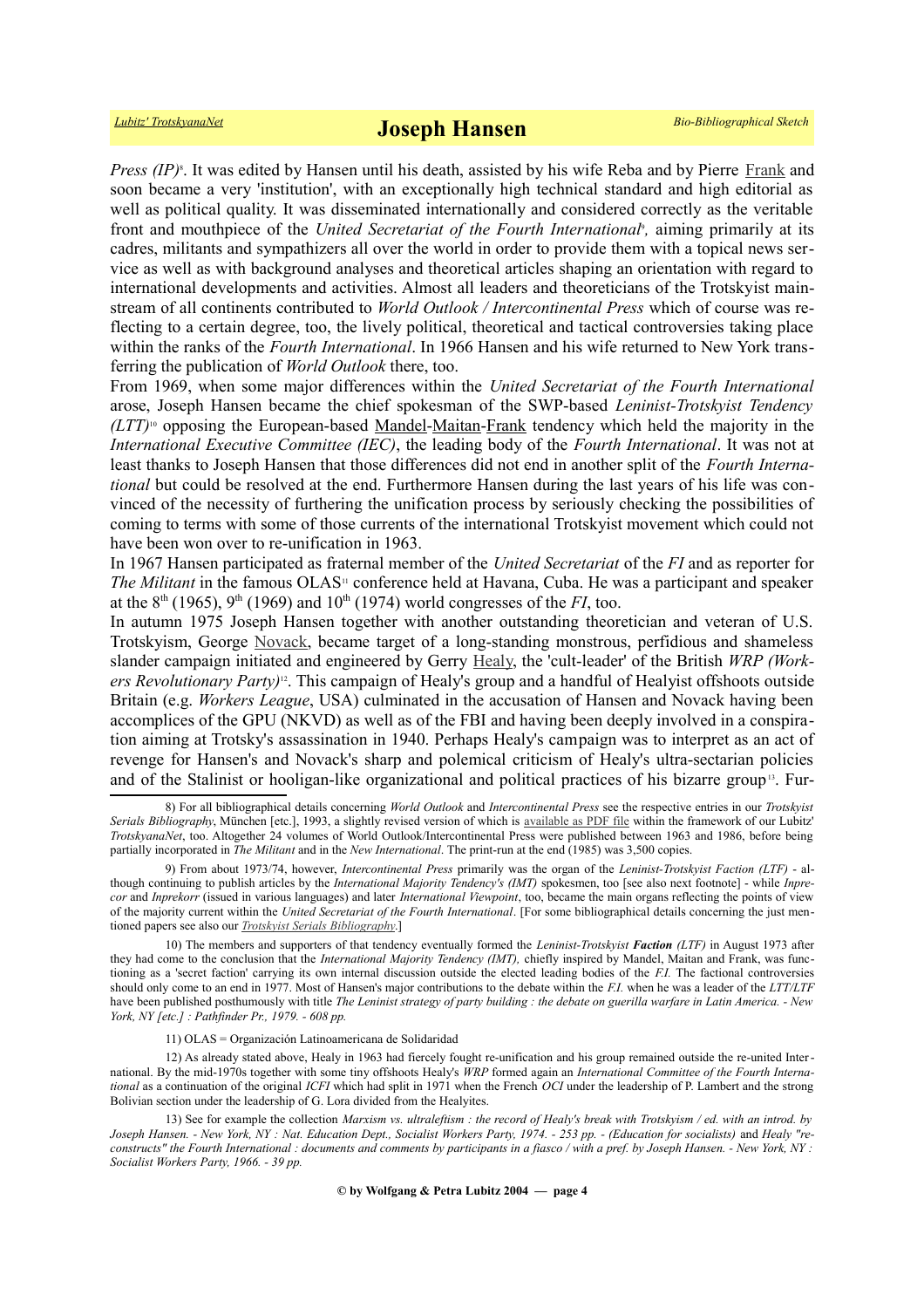thermore Healy could never forget or forgive that it was Hansen who in 1963 had successfully engineered the re-unification so fiercely opposed by Healy. However, the indictments and accusations were refuted not only by Hansen himself but by almost the entire international 'Trotskyist family' which was represented when in January 1977 an international meeting in solidarity with Hansen and Novack was held in London which unanimously condemned the disgusting Healyite slander campaign<sup>[14](#page-4-0)</sup>.

Joseph Hansen died from infectious complications in New York City on January 18, 1979 at the age of 68.

We should like to conclude this biographical sketch by a short quotation from an obituary written by George Novack, a long-time friend of Hansen with whom he had joined in numerous editorial endeavours:

"Joe's reputation as a revolutionist remains spotless; the results of his forty-five years of service are enduring. He was the trusted confident of Leon Trotsky and James P. Cannon for good reasons. At the moment of his death he was one of the most respected leaders and influential theoreticians of the Fourth In-ternational"<sup>[15](#page-4-1)</sup>

## *Selective bibliography* [16](#page-4-2)

## • *Selective bibliography: Books/pamphlets (co-)authored by Hansen*

The Abern clique. - New York, NY : Nat. Education Dept., Socialist Workers Party, 1972. - 32 pp. - (Education for socialists)

American workers need a labor arty. - New York, NY : Pioneer Publ., [1944]. - 44 pp.

Dynamics of the Cuban revolution. - New York, NY : Pathfinder Pr., 1978. - 393 pp. [& later ed.]

Father Coughlin, fascist demagogue. - New York, NY : Pioneer Publ., 1939. - 30 pp.

- In defense of the Cuban revolution : an answer to the State Department and Theodore Draper. New York, NY : Pioneer Publ., 1961. - 30 pp.
- Introducción al programa de transición / Joseph Hansen y George Novack. Trad. del inglés: Jesús Pérez. Barcelona : Fontamara, 1978. - 95 pp. - (Apuntes ; 7)
- James P. Cannon, the internationalist / Joseph Hansen. Appendices by James P. Cannon. [Notes by George Breitman]. - New York, NY : Nat. Education Dept., Socialist Workers Party, 1980. - 38 pp. - (Education for socialists)
- The Leninist strategy of party building : the debate on guerilla warfare in Latin America / ed. by Leslie Evans [et al. Introd. by Leslie Evans]. - New York, NY [etc.] : Pathfinder Pr., 1979. - 608 pp. [& later ed.]
- Maoism vs. Bolshevism : the 1965 catastrophe in Indonesia, China's "cultural revolution", and the disintegration of world Stalinism. - New York, NY : Pathfinder Pr., 1998. - 75 pp.
- Nixon's Moscow and Peking summits : their meaning for Vietnam / Joseph Hansen ; Caroline Lund. New York, NY : Pathfinder Pr., 1972. - 31 pp.
- Organisational methods and political principles : a study of clique politics in a revolutionary party. Sidney : Resistance Books, 2000. - 84 pp.
- The "population explosion" : how socialists view it. 2. ed. New York, NY : Pathfinder Pr., 1970. 47 pp. (A Merit pamphlet)
- The Socialist Workers Party : what it is, what it stands for. New York, NY : Pioneer Publ., [1948]. 30 pp. [& later ed.]
- The theory of the Cuban revolution. New York, NY : Pioneer Publ., 1962. 30 pp. [Reprinted from International Socialist Review]

<span id="page-4-0"></span><sup>14)</sup> See for example the collection *Healy's big lie : the slander campaign against Joseph Hansen, George Novack, and the Fourth International. - New York, NY : Nat. Education Dept., Socialist Workers Party, 1976. - 87 pp. - (Education for socialists)* and *Atkinson, Jim: London rally condemns Healyite frame-up campaign, in: Intercontinental Press, 15.1977 (4), pp. 92-102.*

<span id="page-4-1"></span><sup>15)</sup> Novack, George: Joseph Hansen, 1910-1979 : veteran leader of Fourth International and SWP, in: *Intercontinental Press*, 17.1979 (3), pp. 51-55, here: p.55.

<span id="page-4-2"></span><sup>16)</sup> TSB item numbers (e.g. <TSB 0716>) refer to Lubitz' *Trotskyist Serials Bibliography*, München [etc.] : Saur, 1993, which is out of print but [available as PDF file](http://www.trotskyana.net/LubitzBibliographies/Serials_Bibliography/serials_bibliography.htm#PDF) within the framework of *TrotskyanaNet*. In TSB you can find detailed descriptions concerning the respective Trotskyist journals, newsletters, bulletins and the like.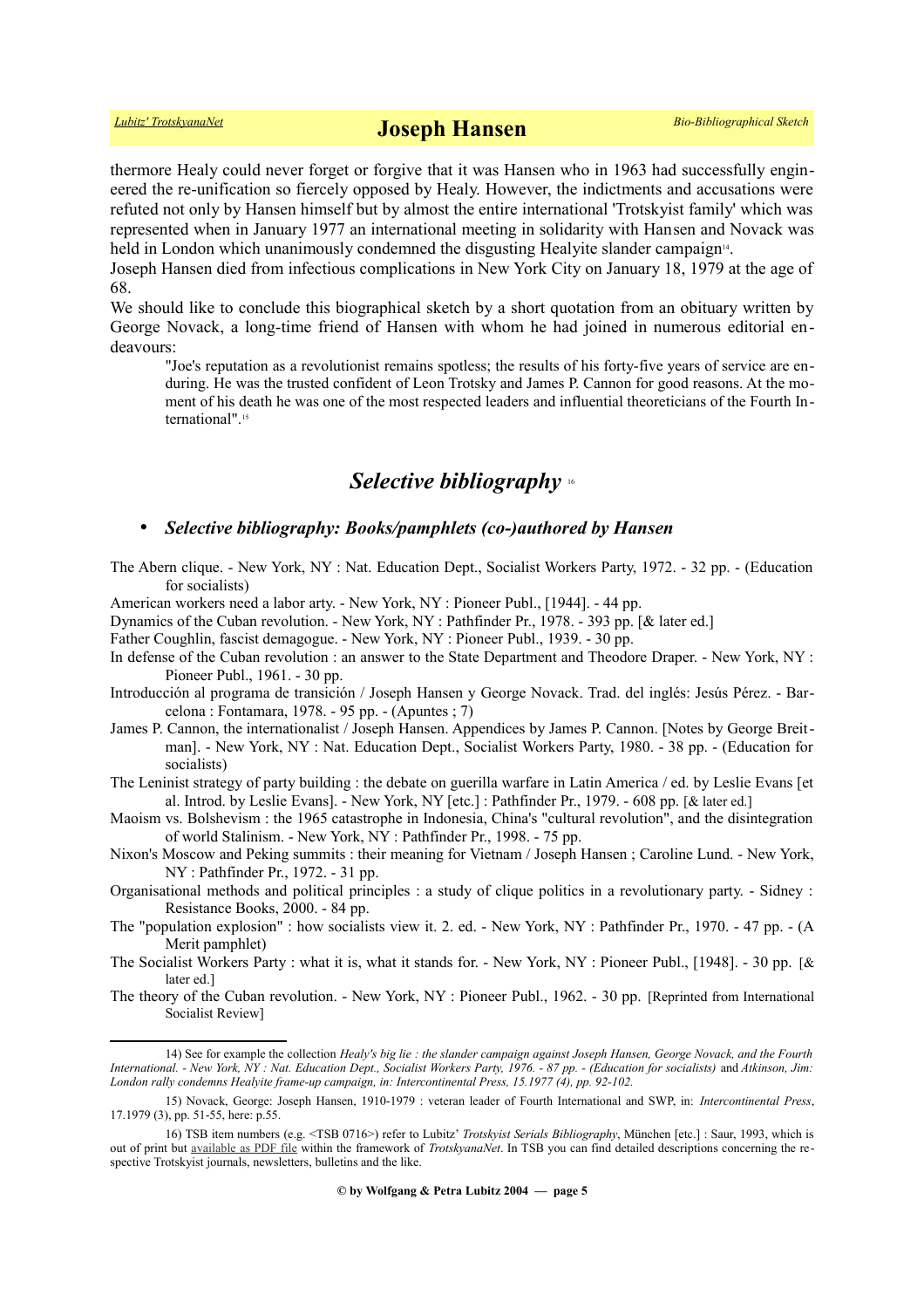- Too many babies? : a Marxist answer to some frightening questions. New York, NY : Pioneer Publ., [ca. 1961]. - 48 pp. [& later ed. by Pathfinder Pr., New York, NY]
- Trotskyism and the Cuban revolution : an answer to Hoy. New York, NY : Pioneer Publ., 1962. 14 pp. [Reprinted from The Militant]
- The truth about Cuba. New York, NY : Pioneer Publ., 1960. 48 pp. [Collection of articles reprinted from The Militant]
- What is American fascism? : writings on Father Coughlin, Mayor Frank Hague, and Senator Joseph McCarthy / James P. Cannon and Joseph Hansen. - New York, NY : Nat. Education Dept., Socialist Workers Party, 1976. - 45 pp. - (Education for socialists) [& later ed., publ. by Pathfinder Pr., New York, NY]
- The workers' and farmers' government. New York, NY : Nat. Education Dept., Socialist Workers Party, 1974. 64 pp. - (Education for socialists)

*Note:* A small [text archive](http://www.marxists.org/history/etol/writers/hansen/) containing writings of Joseph Hansen can be found in the WWW

#### • *Selective bibliography: Books/pamphlets and journals (co-)edited by Hansen*

Fourth International (New York, NY, 1940-56) <TSB 0532>

Intercontinental Press (New York, NY) [ISSN 0020-5303 ; ISSN 0162-5594] <TSB 0657>

International Socialist Review (New York, NY) [ISSN 0020-8744] <TSB 0715>

Marxism vs. ultraleftism : the record of Healy's break with Trotskyism / ed. with an introd. by Joseph Hansen. -New York, NY : Nat. Education Dept., Socialist Workers Party, 1974. - 253 pp. - (Education for socialists)

The Militant (New York, NY) [ISSN 0026-3885] <TSB 1026>

New Militant (New York, NY) <TSB 1093>

World Outlook = Perspective mondiale (Paris ; later: New York, NY) <TSB 1886>

## • *Selective bibliography: Books, collections, journals, bulletins to which Hansen contributed*

The American radical press : 1880-1960 / ed. with an introd. by Joseph R. Conlin. - Vol. 2. - Westport, Conn. [etc.] : Greenwood Pr., 1974. [& later ed.]

L'assassinat de Trotsky : documents / Centre d'Etudes et de Recherches sur les Mouvements Trotskyste et Révolutionnaires Internationaux. - Paris, 2000. - 77 pp. - (Les cahiers du C.E.R.M.T.R.I. ; 99)

L'assassinat de Léon Trotsky. - [Paris] : Publications du Secrétariat de la IVe Internationale, [1946]. - 63 pp.

Assassinio di Trotsky / Michel Raptis [et al.] [A cura di Paolo Casciola. Trad. ital. da Paolo Casciola]. - Foligno : Centro Studi Pietro Tresso, 1990. - 55 pp. - (Quaderni del Centro Studi Pietro Tresso : Serie Dagli archivi del bolscevismo ; 6)

Bandiera rossa (Roma, later: Milano) [ISSN 1122-519X] <TSB 0080>

Behind China's "great cultural revolution" / Peng Shu-tse [et al.] - New York, NY : Merit Publ., 1967. - 63 pp.

Bulletin In Defense of Marxism (New York, NY) <TSB 0219>

- Cannon, James P.: The history of American Trotskyism : report of a participant / James P. Cannon. New York, NY : Pioneer Publ., 1944. - XIV, 268 pp.
- Cannon, James P.: Socialism on trial : the official court record of James P. Cannon's testimony in the famous Minneapolis "sedition" trial / with an introd. by Felix Morrow. - New York, NY : Pioneer Publ., 1942. - 116 pp. [& later ed., partly publ. by Pathfinder Pr., with introd. by Joseph Hansen and George Novack respectively]
- The catastrophe in Indonesia : three articles on the fatal consequences of Communist Party policy. New York, NY : Merit Publ., 1966. - 47 pp.
- Chester, Bob: Workers and farmers governments since the Second World War / Robert Chester. New York, NY : Pathfinder Pr., 1978. - 39 pp.
- Class, party, and state and the Eastern European revolution. New York, NY : Nat. Education Dept., Socialist Workers Party, 1969. - 61 pp. - (Education for socialists)

Correo internacional (Madrid) <TSB 0382>

Cosmetics, fashions, and the exploitation of women / by Joseph Hansen and Evelyn Reed [et al.] Introd. by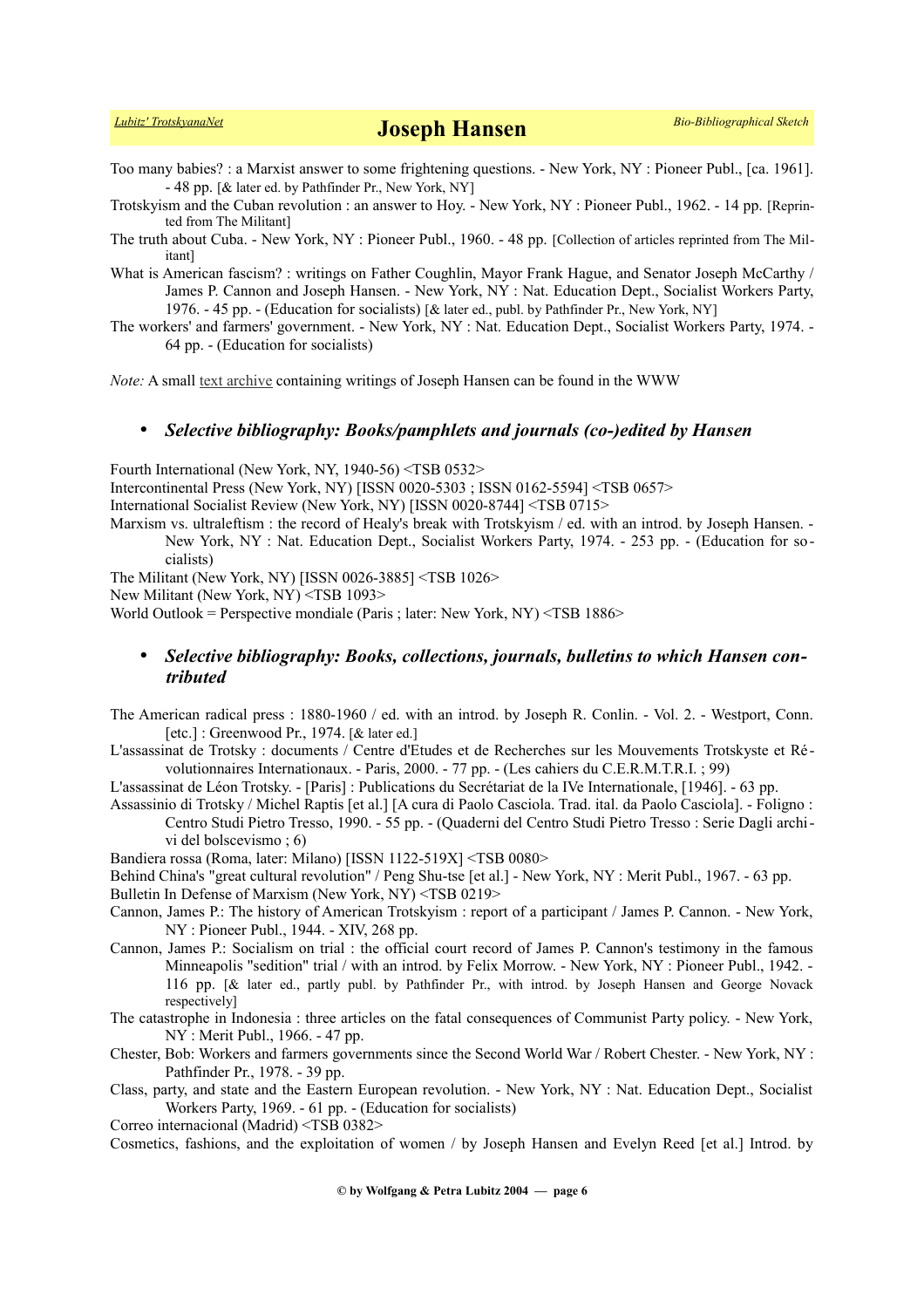Mary- Alice Waters. [Ed. by Sonja Franeta]. - New York [etc.] : Pathfinder Pr., 1986. - 138 pp. [& later ed.]

Discussion Bulletin / Socialist Workers Party (New York, NY) <TSB 1547>

Fifty years of world revolution : an international symposium / ed. and with an introd. by Ernest Mandel. Transl. by Gerald Paul. - New York, NY : Merit Publ., 1968. - 366 pp. [& later print.]

The fight against fascism in the USA : forty years of struggle described by participants / James P. Cannon [et al.] - New York : Nat. Education Dept., Socialist Workers Party, 1976. - 55 pp. - (Education for socialists) [& later ed., publ. by Pathfinder Pr., New York, NY]

- Fourth International : a journal of international Marxism (London, later: Detroit, Mich.) [ISSN 0015-9204] <TSB 0536>
- Fourth International (New York, NY, 1940-56) <TSB 0532>
- Frontier and Midland (Missoula, Mont.)
- Guevara, Ernesto Che: Che Guevara speaks : selected speeches and writings / ed. by George Lavan. New York, NY : Merit Publ., 1967. - 159 pp. [& later ed.]
- Healy "reconstructs" the Fourth International : documents and comments by participants in a fiasco / with a pref. by Joseph Hansen. - New York, NY : Socialist Workers Party, 1966. - 39 pp.
- Healy's big lie : the slander campaign against Joseph Hansen, George Novack, and the Fourth International. New York, NY : Nat. Education Dept., Socialist Workers Party, 1976. - 87 pp. - (Education for socialists)
- Hommage à Natalia Sedova-Trotsky : 1882-1962. Paris : Les Lettres Nouvelles, 1962. 122, [10] pp. [Collection of obituaries, reminiscences and appraisals by A. Breton, M. Bonnet, I. Deutscher, R. Dunayevskaya, P. Frank, J. Hansen, L. Maitan, P. Naville, L. Orfila, M. Pablo, G. Rosenthal, A. Rosmer, L. Schwartz, J. Weber, S. Weber]
- In Defense of Marxism (New York, NY) <TSB 0616>

Inprecor : [French edition] (Various places) [ISSN 0378-8342 ; ISSN 0294-8516] <TSB 0647>

Inprekorr : internationale Pressekorrespondenz der IV. Internationale (Various places) [ISSN 0256-4416] <TSB 0654>

Intercontinental Press (New York, NY) [ISSN 0020-5303 ; ISSN 0162-5594] <TSB 0657>

Internal Bulletin / Socialist Workers Party (New York, NY) <TSB 1548>

- Internal Information Bulletin / Socialist Workers Party (New York, NY) <TSB 1549>
- International Committee documents, 1951-1954 : struggle in the Fourth International / issued by the Nat. Education Dept., Socialist Workers Party. - 1-4. - New York, NY, 1974. - 246 pp. - (Towards a history of the Fourth International ; 3) (Education for socialists)

International Information Bulletin / Socialist Workers Party (New York, NY) <TSB 1550>

International Internal Discussion Bulletin (New York, NY) <TSB 0694>

International Socialist Review (New York, NY) [ISSN 0020-8744] <TSB 0715>

Internationales Bulletin : Diskussionsbulletin des Organisationskomitees für den Wiederaufbau der IV. Internationale (Various places) <TSB 1155>

- The invasion of Czechoslovakia / ed. by Les Evans. New York, NY : Pathfinder Pr., 1969. 47 pp. (A Merit pamphlet) [& later ed.] [Reprinted from Intercontinental Press]
- James P. Cannon : a political tribute ; including five interviews from the last year of his life. New York, NY : Pathfinder Pr., 1974. - 46 pp. [Speeches and obituaries by J. Hansen, J. Barnes, T. Kerry, A. Pulley et al., reprinted from various sources, plus some interviews with and speeches by J.P. Cannon]
- James P. Cannon as we knew him : by thirty-three comrades, friends, and relatives / introd. by Jack Barnes. Ed. by Les Evans. - New York, NY : Pathfinder Pr., 1976. - 288 pp. [Collection of obituaries, reminiscences and appraisals]
- Kerry, Tom: The anatomy of Stalinism / Tom Kerry. New York, YN : Nat. Education Dept., Socialist Workers Party, 1972. - 16 pp. - (Education for socialists)
- Krushchev's downfall / a statement by the United Secretariat of the Fourth International. New deeping of Sino-Soviet rift? / Joseph Hansen. - New York, NY : Pioneer Publ., [ca. 1964]. - 15 pp.

Labor Action (San Francisco, Cal.) <TSB 0868>

Leo Trotzki 1879-1940 in den Augen von Zeitgenossen. - Hamburg : Junius, 1979. - 190 pp.

- Leon Trotsky the man and his work : reminiscences and appraisals / Joseph Hansen [et al.] New York, NY : Merit Publ., 1969. - 128 pp.
- Marxism vs. ultraleftism : the record of Healy's break with Trotskyism / ed. with an introd. by Joseph Hansen. -New York, NY : Nat. Education Dept., Socialist Workers Party, 1974. - 253 pp. - (Education for socialists)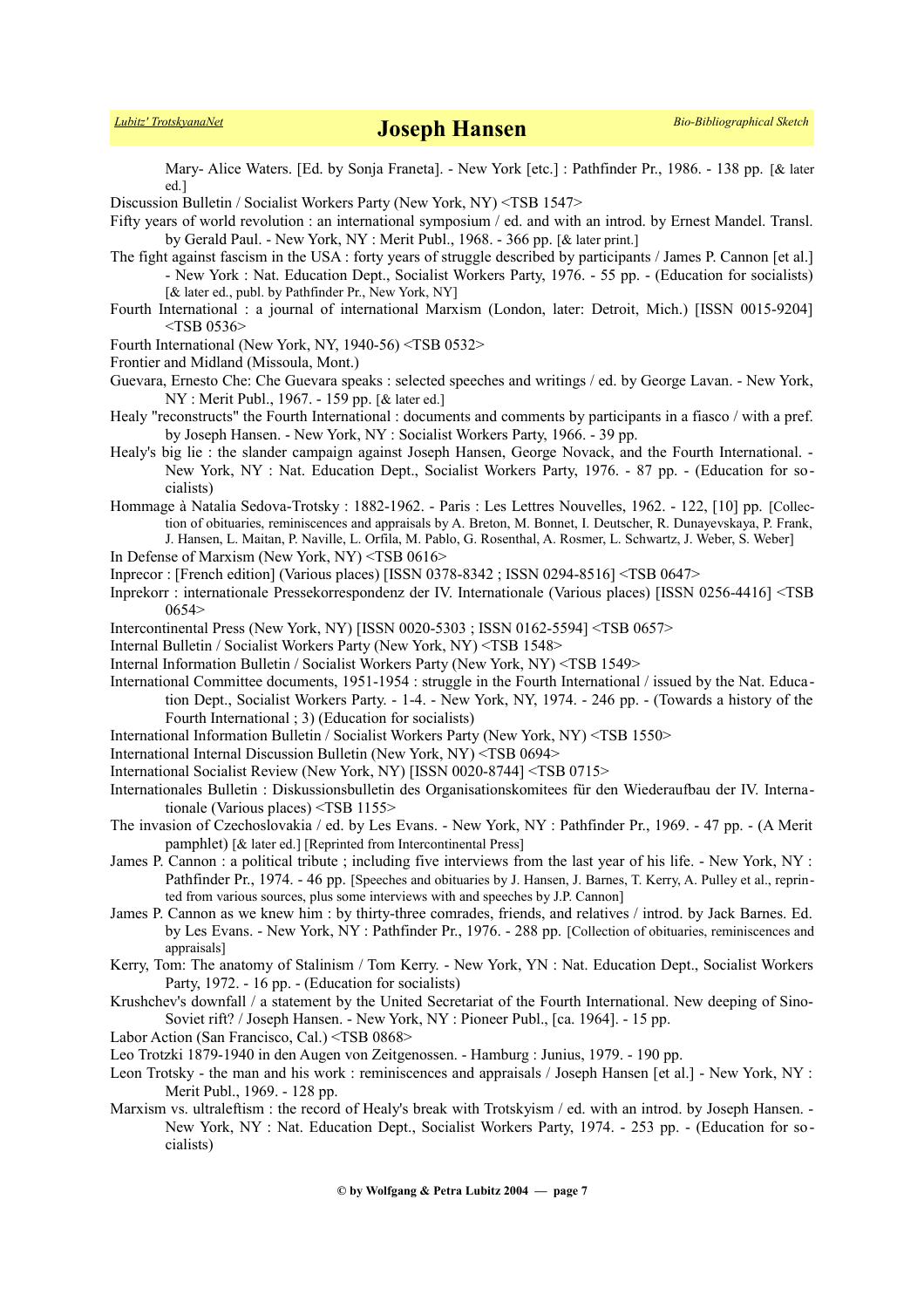The Militant (New York, NY) [ISSN 0026-3885] <TSB 1026>

- Murder in Memphis : Martin Luther King and the future of the black liberation struggle / Paul Boutelle [et al.] -New York, NY : Merit Publ., 1968. - 15 pp.
- The nature of the Cuban revolution : record of a controversy, 1960-1963. New York, NY : Nat. Education Dept., Socialist Workers Party, 1968. - [Various pag.] - (Education for socialists)
- Neisti (Reykjavík) <TSB 1081>
- The New International (New York, NY, 1934-36 and 1938-58) <TSB 1089>
- Organizational principles and practices / ed. with an introd. by Evelyn Sell. New York, NY : Fourth Internationalist Tendency, 1987. - 28 pp. - (Materials for a history of Trotskyism in the United States)
- The Party Builder / Socialist Workers Party (New York, NY) <TSB 1178>
- Perspectiva mundial (Madrid) <TSB 1202>
- Portugal, l'alternative / Joseph Hansen [et al.]. Paris : Ed. Taupe Rouge, 1975. 95 pp. (Cahier rouge) [Articles, partly transl. from the Engl. and extracted from Intercontinental Press]
- Quarta Internazionale : rivista teorica (Roma; later: Milano) <TSB 1280>
- Quatrième Internationale (Paris etc., 1936- ) [ISSN 0771-0569 ISSN 0765-1740] <TSB 1282>
- Revolt in France, May-June 1968 : a contemporary record, comp. from Intercontinental Press and The Militant / publ. by Les Evans. - New York, NY : [Pathfinder Pr.], 1968. - 169 pp.
- Revolutionary Cuba today : the record of a discussion. New York, NY : Pathfinder Pr., 1980. 136 pp. (Education for socialists)
- A revolutionary strategy for the 70s : documents of the Socialist Workers Party. New York, NY : Pathfinder Pr., 1972. - 96 pp.
- Socialist Appeal (New York, NY) <TSB 1497>
- Socialist Perspective (Sydney, NSW) <TSB 1516>
- El socialista (Bogotà)
- The struggle to reunify the Fourth International : (1954-1963) / National Education Dept., Socialist Workers Party. - 1-4. - New York, NY, 1977-78. - [Various pag.] - (Towards a history of the Fourth International ; [7]) (Education for socialists)
- SWP Discussion Bulletin (New York, NY) <TSB 1684>
- Trotsky, Leon: In defense of Marxism : (against the petty-bourgeois opposition) / Leon Trotsky. New York, NY : Pioneer Publ., 1942. - XXI, 211 pp. - (A Merit book) [& later ed., publ. by Merit Publ., New York, NY, and by Pathfinder Pr., New York, NY]
- Trotsky, Leon: My life : an attempt at an autobiography / Leon Trotsky. With an introd. by Joseph Hansen. New York, NY : Pathfinder Pr., 1970. - XXXVII, 602 pp. (A Merit book) [& later ed., publ. also by Penguin Books, Harmondsworth]
- Trotsky, Leon: Stalin's frame-up system and the Moscow Trials / Leon Trotsky. Foreword by Joseph Hansen. New York, NY . Pioneer Publ., [1950]. - XXIII, 144 pp.
- Trotsky, Leon: Stenographic report dated June 1940 of a discussion with Leon Trotsky on Stalinism and Trotskyism in the USA. - [London : New Park Publications, s.d.] - 23 pp.
- Trotsky, Leon: The transitional program for socialist revolution / Leon Trotsky. With introd. essays by Joseph Hansen and George Novack. - New York, NY : Pathfinder Pr., 1973. - 223 pp. [& later ed.]
- Trotskyism versus revisionism : a documentary history / ed. by C. Slaughter. 1-7. London : New Park Publications, 1974-84. [Vol. 7: Detroit, Mich. : Labor Publications]
- Unser Wort (Prag, later: Paris; later: Antwerpen; later: New York, NY) <TSB 1761>
- Vida e morte de Trotsky / Pierre Frank [et al.] Trad. de J. Ferdinando Antunes. Lisboa : Ed. Delfos, [1974]. 240 pp. - (Compasso do tempo ; 19)
- The Voice of the Federation (San Francisco, Cal.)
- Was tun : sozialistische Zeitung (Various places) [ISSN 0043-0404] <TSB 1818>
- Why we are in prison : farewell speeches of the 18 SWP and 544-CIO Minneapolis prisoners. New York, NY : Pioneer Publ., 1944. - 54 pp.
- World Outlook = Perspective mondiale (Paris ; later: New York, NY) <TSB 1886>
- 20 [Zwanzig] Jahre kubanische Revolution in der Analyse der IV. Internationale. [Frankfurt a.M. : GIM], 1981.
	- 92 pp. (Schulungshefte der Gruppe Internationale Marxisten (GIM), Deutsche Sektion der IV. Internationale)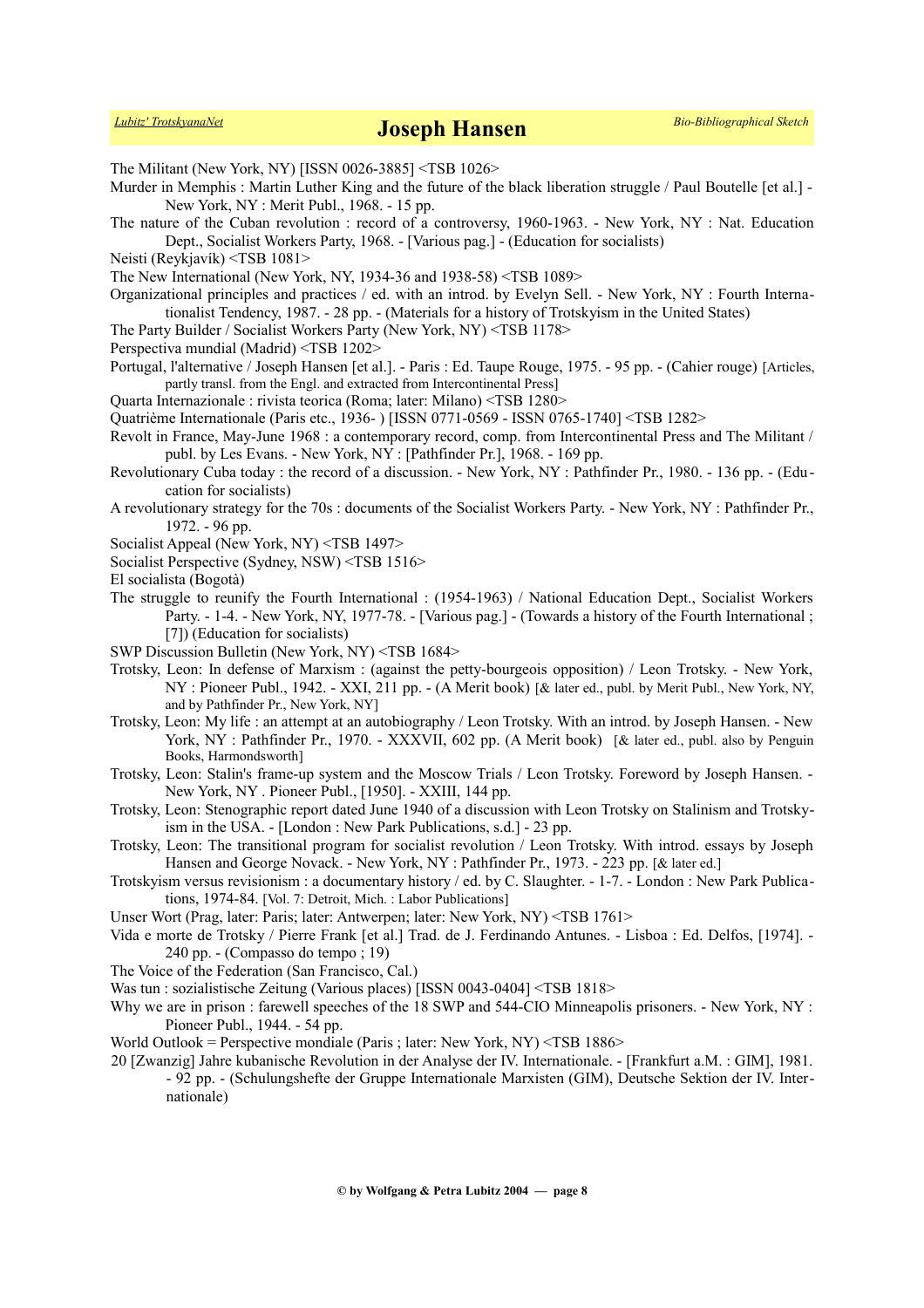### • *Selective bibliography: Books and articles about Hansen*

[Anon.]: [Obituary] Joe Hansen látinn, in: *Neisti* <TSB 1081>, 1979 (1), p. 11.

- Dobbs, Farrell: [Obituary] Joe Hansen, "disciplined soldier" of revolutionary movement, in: *Intercontinental Press* <TSB 0657>, 17.1979 (14), pp. 390-391. [Speech delivered at a memorial meeting, San Fraancisco, Cal., Febr. 11, 1979]
- Evans, Leslie: Introduction, in: *Hansen, Joseph: The Leninist strategy of party building : the debate on guerilla warfare in Latin America / ed. by Leslie Evans [et al.] Introd. by Leslie Evans.* - New York, NY [etc.], 1979, pp. 9-30
- Godchau, Jean-François: [Obituary], in: *Cahiers Léon Trotsky* <TSB 0277>, 1979 (2), pp. 21-22.
- Healy's big lie : the slander campaign against Joseph Hansen, George Novack, and the Fourth International. New York, NY, 1976. - 87 pp. - (Education for socialists)
- Miles, Jim: Joseph Hansen and the Marxist theory of the state : a dual legacy, in: *Revolutionary Marxism Today*, 1996 (inaugural issue), pp. 99-102.
- Der Mord an Leo Trotzki : Hansen und Novack Komplizen der GPU / Internationales Komitee der IV. Interna tionale. - Essen, [ca. 1977]. - [30]pp.
- Novack, George: Joseph Hansen (1910-1979) : la vie d'un révolutionnaire, in: *Inprecor : [French edition]* <TSB 0647>, 1979 (45), pp. 19-23. [Obituary]
- Novack, George: [Obituary] / Georg Novack, in: *Inprekorr : internationale Pressekorrespondenz der IV. Internationale* <TSB 0654>, 1979 (98), pp. 22-26.
- Novack, Georges: [Obituary], in: *Intercontinental Press* <TSB 0657>, 17.1979 (3), pp. 51-55.
- Sicherheitsfragen und die Vierte Internationale : Antwort des Politischen Komitees der Workers Revolutionary Party auf den Artikel von Joseph Hansen "Das Geheimnis von Healys 'Dialektik'. - Essen : Bund Sozialistischer Arbeiter, 1975. - 63 pp.
- Stone, Ben: [Biographical sketch], in: *Stone, Ben: Memoirs of a radical rank & filer*, New York, NY, 1986, pp. 119-122
- Wald, Susan: 550 attend New York Memorial meeting for Joseph Hansen, in: *Intercontinental Press* <TSB 0657>, 17.1979 (5), pp. 100-101.
- Wald, Susan: Meetings in U.S., Canada, India pay tribute to Joseph Hansen, in: *Intercontinental Press* <TSB 0657>, 17.1979 (8), p.211.

### • *Selective bibliography: Books dedicated to Hansen*

- Trotsky, Leon: Writings of Leon Trotsky, 1930 31 / ed. by George Breitman and Sarah Lovell. New York, NY : Pathfinder Pr., 1973. - 441 pp.
- Wohlforth, Tim: The prophet's children : travels on the American Left / Tim Wohlforth. Atlantic Highlands, NJ : Humanities Pr., 1994. - XVIII, 332 pp. - (Historical memories)

*Note:* More informations about Joseph Hansen are likely to be found in some of the books, pamphlets, university works and articles listed in relevant chapters of the *[Lubitz' Leon Trotsky Bibliography \[ISSN 2190-0183\],](http://www.trotskyana.net/LubitzBibliographies/Trotsky_Bibliography/Leon_Trotsky_Bibliography.html)* e.g. in chapter [7.5.18.](http://www.trotskyana.net/LubitzBibliographies/Trotsky_Bibliography/Leon_Trotsky_Bibliography_07.html#c7.5.18)

## *Sidelines, notes on archives*

— **Health**: Hansen came of sturdy stock and was physically vigorous and active; he was what the Americans call a crack shot who liked to backpack through the mountains, woods and wilderness on vacations. However, in 1965 he suffered a severe peritonitis from which he never fully recovered. In later years he was suffering from an uncontrollable form of diabetes, too.

<sup>—</sup> Widespread **interests**: Hansen was not only interested in politics. An author of poems, satire and short stories during his years as a student, he later became interested in Sigmund Freud, in botany and geology and in the latest developments in the field of physical sciences, too. His working habits were shaped by the examples of Leon Trotsky and James P. Cannon and he was a real team-worker hating any form of star cult.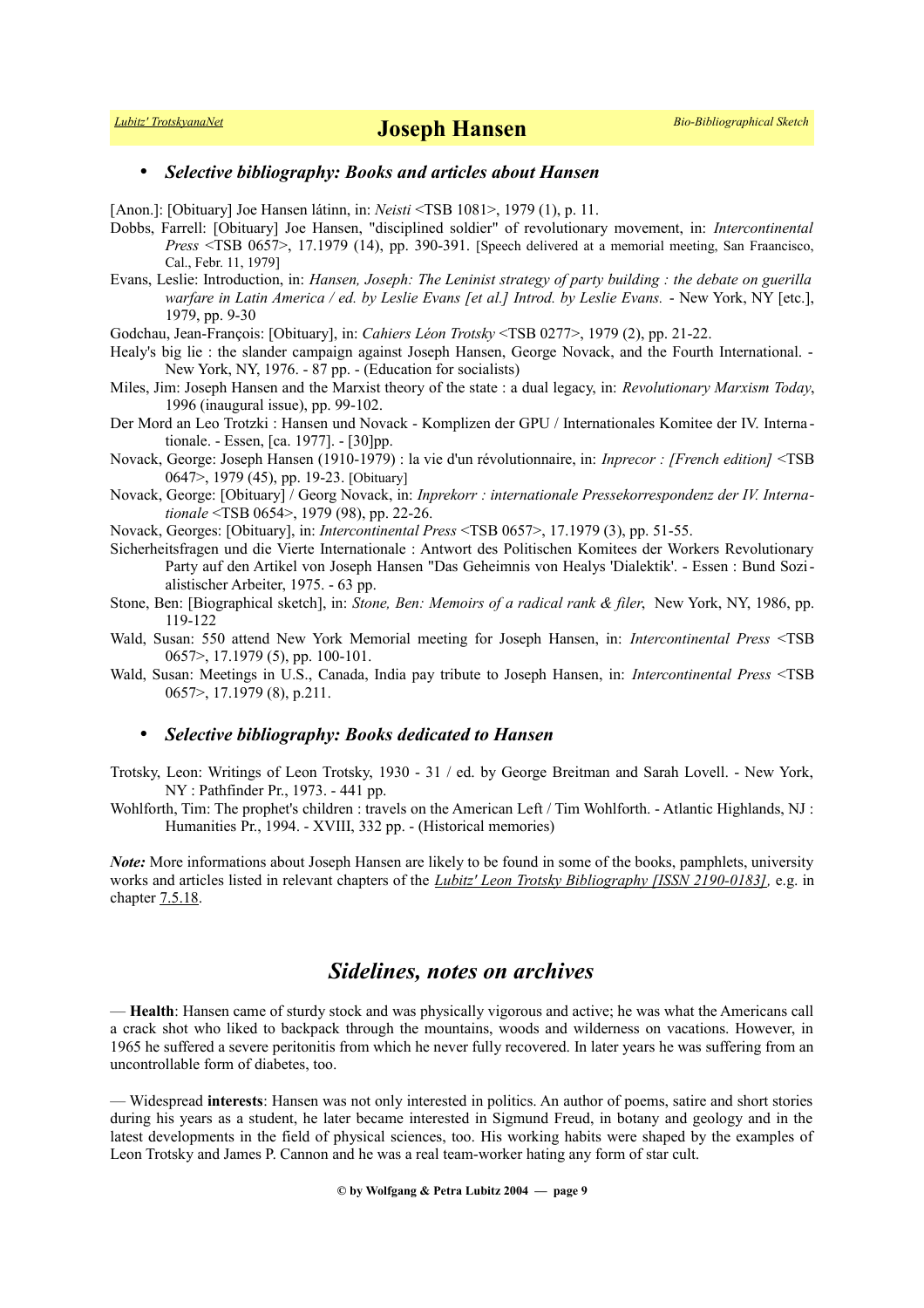— From Hansen's **reminiscences of Trotsky**: In an article titled *Trotsky in Coyoacán* and subtitled *Reminiscences of Trotsky's life in Mexico by a leader of the Trotskyist movement who served as Trotsky's secretary during those last years*, Hansen in 1970 remembered:

"For the guards and secretaries, Coyoacán was a school of the Fourth International. All of us followed personal studies which Trotsky, we were aware, noted without intervening - he would unexpectedly drop in on us in our rooms, or ask about a book we happened to be reading in the patio. Also we held classes where we took up various subjects, including Spanish for the American guards. In a more encompassing way, Trotsky utilized the entire situation, including the organization of our defense, diplomatic relations with the outside, arriving at political decisions, answering the heavy correspondence, even the articles he wrote, to pass on as much as he could to us from the tradition of the past. There appeared to be no deliberate pedagogy about this; it was just the pattern in which everything was discussed, decided, and carried out.

He could be a severe taskmaster. Life quickly became miserable for anyone around Trotsky who found it difficult to break with bohemian habits or who found it insurmountable difficult to learn preciseness, thoroughness, workmanship".[17](#page-9-0)

— Some autobiographical notes **about the young Joseph Hansen**:

"Trotsky's name had come into my consciousness when I was nine years old. It was after World War I in the Utah farming town of some 3,000 people where my father worked as a tailor. Even here the Russian revolution, which had ended Czarism, was regarded favourably and was much discussed, at least among the immigrant families, who were mostly from Scandinavia. The politics in the town was a reactionary mixture of Republicanism and Mormonism [...] I began to take an interest in politics, and the campaigns and debates associated with it, when I was ten [...] While I thus became known as a "socialist" and "bomb thrower" at a tender age, it was not until I was at the University of Utah during the catastrophe of the Great Depression that I began to study Marxism and the different currents in the radical movement in a serious way [...]"<sup>[18](#page-9-1)</sup>

— **"Hansen" as Trotsky's pseudonym**: Leon Trotsky sometimes used the names of his secretaries as pseudonyms; thus some documents from the late 1930s and from 1940 signed by "Hansen" were factually written by Trotsky (see the section on *[Trotsky's pseudonyms](http://www.trotskyana.net/Leon_Trotsky/Pseudonyms/trotsky_pseudonyms.html)* within our Lubitz' *TrotskyanaNet* website).

— **Memorial meetings**: After the death of Joseph Hansen on January 18, 1979 several memorial meetings in honour of the deceased were held in various American cities and places abroad. Thus a memorial meeting chaired by *SWP Political Committee* member Mary-Alice Waters and attended by some 550 people was held at New York City on January 28, 1979 to pay tribute to Joseph Hansen. In San Francisco, Cal., a memorial meeting was held on February 11. Other meetings were held in Los Angeles, Cal. on February 4, Toronto (Canada) on February 16, and Bombay (India) on February 8. A special fund raising campaign was started in order to collect some \$ 20,000 to make possible the publication of some of Joseph Hansen's hitherto uncollected works.

— **Archival sources**: The *[Joseph Hansen Papers](http://www.oac.cdlib.org/findaid/ark:/13030/tf78700585)* are available at the *[Hoover Institution Archives](http://www.trotskyana.net/Research_facilities/PublicArchives_America/publicarchives_america.html#hoover)*, Stanford, Cal. This is a rich archive consisting of more than 100 boxes: 3 boxes are containing biographical files and family papers, 32 boxes correspondence, 25 boxes speeches and writings, 7 boxes editorial files (speeches and writings by others with annotations by Hansen), 2 boxes Leon Trotsky file, 1 box Natal'ia Sedova file, 24 boxes Fourth International file 1930-1980, 5 boxes Socialist Workers Party file 1929-1979; furthermore the Hansen papers are containing a subject file (collected pamphlets, printed articles, outline notes for speeches, clippings, leaflets, bulletins and miscellany arranged alphabetically by topic), an oversize file, phonotapes and photographs and 2 boxes with papers of Reba and Beatrice Hansen, his wife and his sister-in-law, respectively. Before the online finding aid was provided, a well-organized and indexed finding aid in printed form was prepared by Dale Reed: *Joseph Hansen – a register of his papers in the Hoover Institution Archives. Stanford, Cal. : Hoover Institution, Stanford Univ., 1993. 86 pp.*

Besides this, there are other collections at *[Hoover Institution Archives](http://www.trotskyana.net/Research_facilities/PublicArchives_America/publicarchives_america.html#hoover)* containing documents by and about Han-

<span id="page-9-1"></span><span id="page-9-0"></span><sup>17)</sup> Hansen, Joseph: Trotsky in Coyoacán, in: *International Socialist Review,* 31.1970 (3), pp. 36-37. 18) Ibid., p. 35.